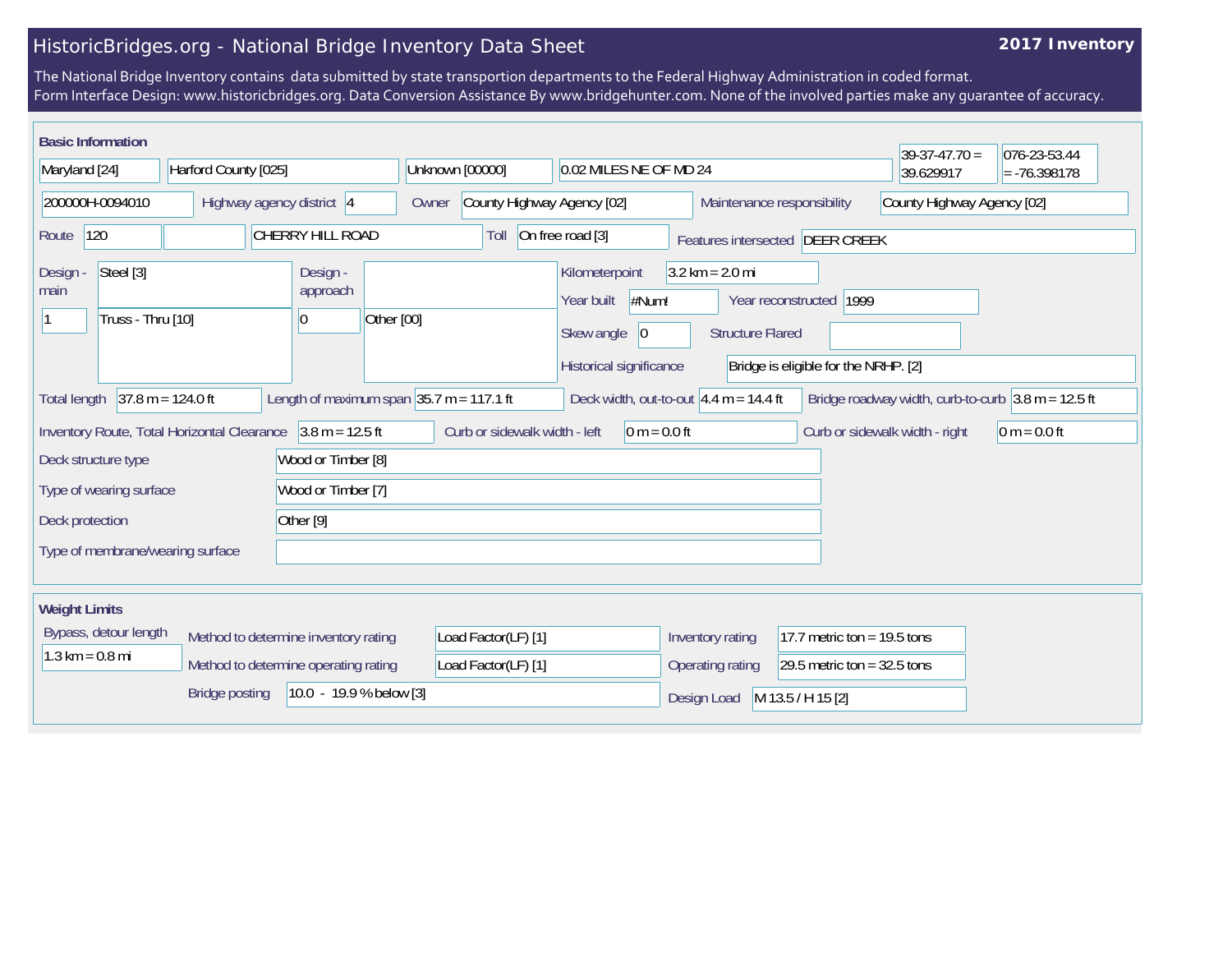| <b>Functional Details</b>                                                                                                              |                                                                                         |  |  |  |  |  |  |  |
|----------------------------------------------------------------------------------------------------------------------------------------|-----------------------------------------------------------------------------------------|--|--|--|--|--|--|--|
| 500<br>Average daily truck traffi 5<br>Average Daily Traffic                                                                           | Year 2009<br>600<br>2031<br>%<br>Future average daily traffic<br>Year                   |  |  |  |  |  |  |  |
| Road classification<br>Local (Rural) [09]                                                                                              | Lanes on structure 1<br>Approach roadway width<br>$4.3 m = 14.1 ft$                     |  |  |  |  |  |  |  |
| Type of service on bridge Highway [1]                                                                                                  | Direction of traffic One lane bridge for 2 - way traffic [3]<br>Bridge median           |  |  |  |  |  |  |  |
| No parallel structure exists. [N]<br>Parallel structure designation                                                                    |                                                                                         |  |  |  |  |  |  |  |
| Waterway [5]<br>Type of service under bridge                                                                                           | Navigation control<br>Lanes under structure<br> 0                                       |  |  |  |  |  |  |  |
| $0 = N/A$<br>Navigation vertical clearanc                                                                                              | Navigation horizontal clearance $ 0 = N/A $                                             |  |  |  |  |  |  |  |
| Minimum navigation vertical clearance, vertical lift bridge                                                                            | Minimum vertical clearance over bridge roadway<br>$3.66 \text{ m} = 12.0 \text{ ft}$    |  |  |  |  |  |  |  |
| Minimum lateral underclearance reference feature Feature not a highway or railroad [N]                                                 |                                                                                         |  |  |  |  |  |  |  |
| Minimum lateral underclearance on left $0 = N/A$<br>Minimum lateral underclearance on right $0 = N/A$                                  |                                                                                         |  |  |  |  |  |  |  |
| Minimum vertical underclearance reference feature Feature not a highway or railroad [N]<br>Minimum Vertical Underclearance $ 0 = N/A $ |                                                                                         |  |  |  |  |  |  |  |
| Appraisal ratings - underclearances N/A [N]                                                                                            |                                                                                         |  |  |  |  |  |  |  |
| <b>Repair and Replacement Plans</b>                                                                                                    |                                                                                         |  |  |  |  |  |  |  |
|                                                                                                                                        |                                                                                         |  |  |  |  |  |  |  |
| Type of work to be performed                                                                                                           | Work to be done by contract [1]<br>Work done by                                         |  |  |  |  |  |  |  |
| Replacement of bridge or other structure because<br>of substandard load carrying capacity or substantial                               | Bridge improvement cost<br>1800000<br>180000<br>Roadway improvement cost                |  |  |  |  |  |  |  |
| bridge roadway geometry. [31]                                                                                                          | Length of structure improvement<br>$36.6 m = 120.1 ft$<br>Total project cost<br>1980000 |  |  |  |  |  |  |  |
|                                                                                                                                        | Year of improvement cost estimate                                                       |  |  |  |  |  |  |  |
|                                                                                                                                        | Border bridge - state<br>Border bridge - percent responsibility of other state          |  |  |  |  |  |  |  |
|                                                                                                                                        | Border bridge - structure number                                                        |  |  |  |  |  |  |  |